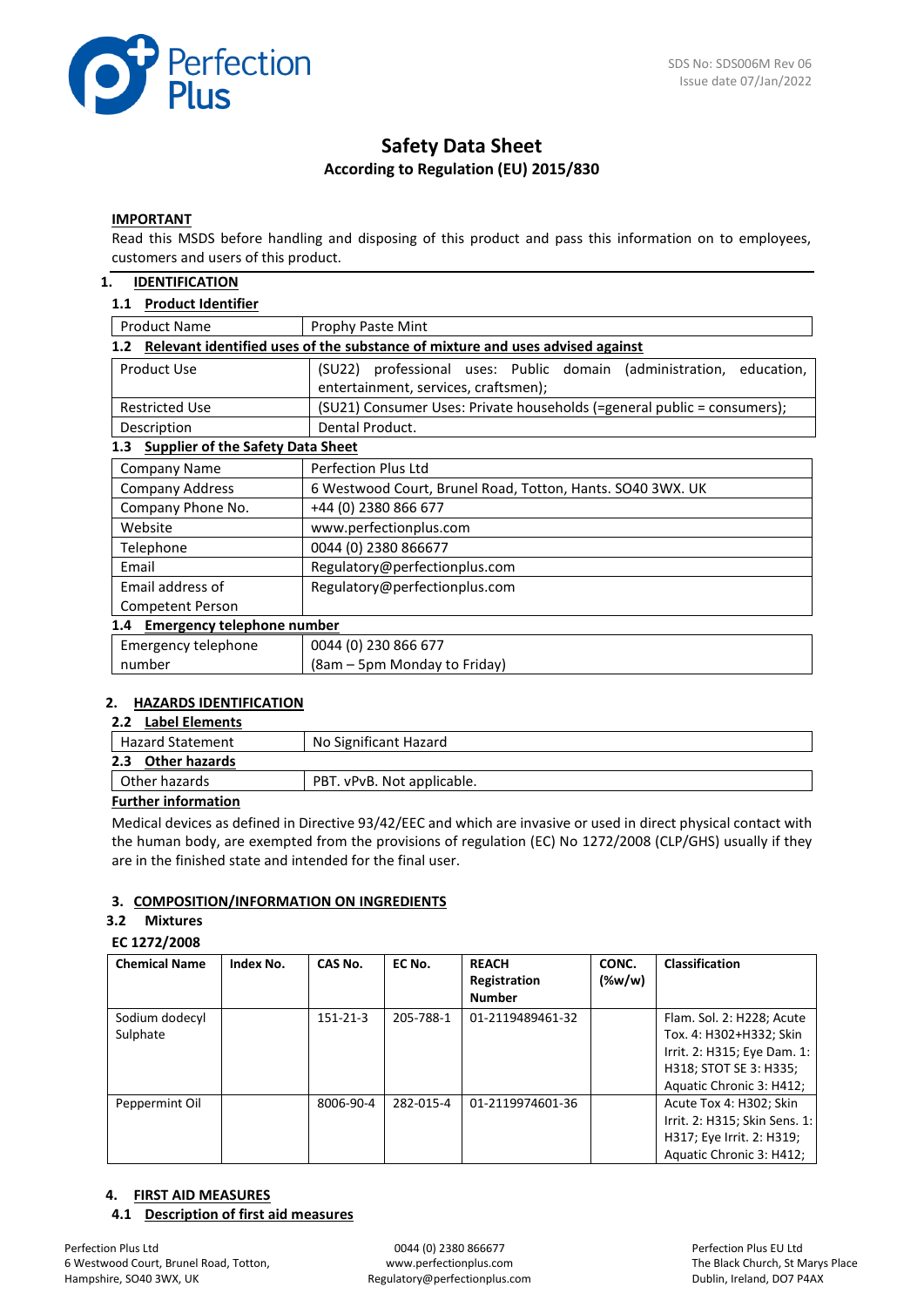

| Inhalation                                                             | Move the exposed person to fresh air.                                             |  |
|------------------------------------------------------------------------|-----------------------------------------------------------------------------------|--|
| Eye Contact                                                            | Rinse immediately with plenty of water for 15 minutes holding the eyelids open.   |  |
| Skin contact                                                           | Wash off immediately with plenty of soap and water. Remove contaminated clothing. |  |
| Ingestion                                                              | Do NOT induce vomiting.                                                           |  |
|                                                                        | 4.2 Most important symptoms and effects, both acute and delayed                   |  |
| Inhalation                                                             | May cause irritation to mucous membranes.                                         |  |
| Eye Contact                                                            | May cause irritation to eyes.                                                     |  |
| Skin contact                                                           | May cause irritation to skin.                                                     |  |
| May cause irritation to mucous membranes.<br>Ingestion                 |                                                                                   |  |
|                                                                        | 4.3 Indication of any immediate medical attention and special treatment needed    |  |
| <b>Inhalation</b>                                                      | Seek medical attention if irritation or symptoms persist.                         |  |
| Eye Contact                                                            | Seek medical attention if irritation or symptoms persist.                         |  |
| Skin contact                                                           | Seek medical attention if irritation or symptoms persist.                         |  |
| Seek medical attention if irritation or symptoms persist.<br>Ingestion |                                                                                   |  |
| <b>General information</b>                                             |                                                                                   |  |
|                                                                        | If you feel unwell, seek medical advice (show the label where possible).          |  |

# **5. FIRE FIGHTING MEASURES**

# **5.1 Extinguishing media**

|                             | Use extinguishing media appropriate to the surrounding fire conditions. |  |  |  |
|-----------------------------|-------------------------------------------------------------------------|--|--|--|
|                             | 5.2 Special hazards arising from the substance or mixture               |  |  |  |
|                             | Burning produces irritating, toxic and obnoxious fumes.                 |  |  |  |
| 5.3 Advice for firefighters |                                                                         |  |  |  |
|                             | Wear suitable respiratory equipment when necessary.                     |  |  |  |

# **6. ACCIDENTAL RELEASE MEASURES**

# **6.1 Personal precautions, protective equipment and emergency procedures**

|     |                                    | Ensure adequate ventilation of the working area. Wear suitable protective equipment.  |  |  |  |
|-----|------------------------------------|---------------------------------------------------------------------------------------|--|--|--|
|     | 6.2 Environmental precautions      |                                                                                       |  |  |  |
|     |                                    | Do not allow product to enter drains. Prevent further spillage if safe.               |  |  |  |
| 6.3 |                                    | Methods and material for containment and cleaning up                                  |  |  |  |
|     |                                    | Sweep up. Transfer to suitable, labelled containers for disposal. Clean spillage area |  |  |  |
|     |                                    | thoroughly with plenty of water.                                                      |  |  |  |
| 6.4 | <b>Reference to other sections</b> |                                                                                       |  |  |  |
|     |                                    | See section 13 for disposal information. See section 8 for exposure controls/personal |  |  |  |
|     |                                    | protection.                                                                           |  |  |  |
|     |                                    |                                                                                       |  |  |  |

# **7. HANDLING AND STORAGE**

### **7.1 Precautions for safe handling**

|                                                                                              | Avoid contact with eyes and skin. Ensure adequate ventilation of the working area. Adopt |  |  |  |  |
|----------------------------------------------------------------------------------------------|------------------------------------------------------------------------------------------|--|--|--|--|
|                                                                                              | best Manual Handling considerations when handling, carrying and dispensing.              |  |  |  |  |
| 7.2 Conditions for safe storage, including any incompatibilities                             |                                                                                          |  |  |  |  |
| Keep in a cool, dry, well-ventilated area. Keep containers tightly closed. Store in original |                                                                                          |  |  |  |  |
|                                                                                              | container.                                                                               |  |  |  |  |
| Specific end use(S)<br>7.3                                                                   |                                                                                          |  |  |  |  |
|                                                                                              | See section 1.2. Relevant identified uses of the substance or mixture and uses advised   |  |  |  |  |
|                                                                                              | against for further information.                                                         |  |  |  |  |
|                                                                                              |                                                                                          |  |  |  |  |

# **8. EXPOSURE CONTROLS/PERSONAL PROTECTION**

### **8.1 Control parameters**

| <b>Exposure Limit Values</b> |  |
|------------------------------|--|
|                              |  |

| Calcium carbonate | WEL 8-hr limit ppm:        |    | WEL 8-hr limit $mg/m3$ :     | $\overline{\phantom{0}}$ |
|-------------------|----------------------------|----|------------------------------|--------------------------|
|                   | WEL 15 min limit ppm:      |    | WEL 15 min limit $mg/m3$ :   | $\overline{\phantom{a}}$ |
|                   | WEL 8-hr limit mg/m3 total | 10 | WEL 15 min limit mg/m3 total |                          |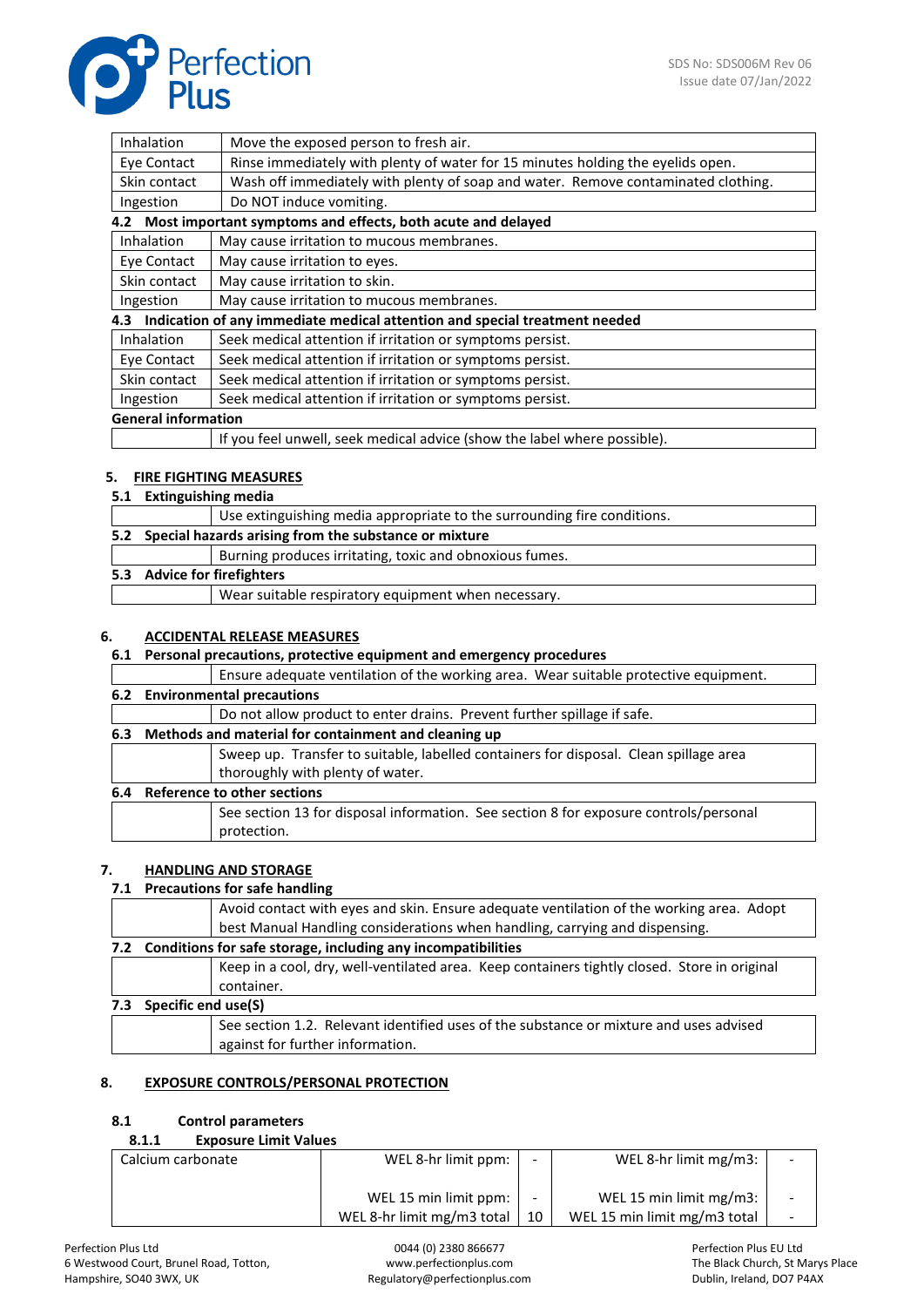

|                            | inhalable dust:            |                          | inhalable dust:              |    |
|----------------------------|----------------------------|--------------------------|------------------------------|----|
|                            | WEL 8-hr limit mg/m3 total | 4                        | WEL 15 min limit mg/m3 total |    |
|                            | respirable dust:           |                          | respirable dust:             |    |
| Calcium carbonate          | WEL 8-hr limit ppm:        |                          | WEL 8-hr limit mg/m3:        |    |
| (Limestone)                |                            |                          |                              |    |
|                            | WEL 15 min limit ppm:      |                          | WEL 15 min limit mg/m3:      |    |
|                            | WEL 8-hr limit mg/m3 total | 10                       | WEL 15 min limit mg/m3 total |    |
|                            | inhalable dust:            |                          | inhalable dust:              |    |
|                            | WEL 8-hr limit mg/m3 total | 4                        | WEL 15 min limit mg/m3 total |    |
|                            | respirable dust:           |                          | respirable dust:             |    |
| Calcium carbonate (Marble) | WEL 8-hr limit ppm:        |                          | WEL 8-hr limit mg/m3:        |    |
|                            |                            |                          |                              |    |
|                            | WEL 15 min limit ppm:      |                          | WEL 15 min limit mg/m3:      |    |
|                            | WEL 8-hr limit mg/m3 total | 10                       | WEL 15 min limit mg/m3 total |    |
|                            | inhalable dust:            |                          | inhalable dust:              |    |
|                            | WEL 8-hr limit mg/m3 total | 4                        | WEL 15 min limit mg/m3 total |    |
|                            | respirable dust:           |                          | respirable dust:             |    |
| Glycerine (Glycerol, mist) | WEL 8-hr limit ppm:        |                          | WEL 8-hr limit mg/m3:        | 10 |
|                            |                            |                          |                              |    |
|                            | WEL 15 min limit ppm:      |                          | WEL 15 min limit mg/m3:      |    |
|                            | WEL 8-hr limit mg/m3 total | $\overline{\phantom{a}}$ | WEL 15 min limit mg/m3 total |    |
|                            | inhalable dust:            |                          | inhalable dust:              |    |
|                            | WEL 8-hr limit mg/m3 total | $\overline{\phantom{a}}$ | WEL 15 min limit mg/m3 total |    |
|                            | respirable dust:           |                          | respirable dust:             |    |

# **8.2 Exposure controls**



# **8.2.1 Appropriate engineering controls**

|                                      | Ensure adequate ventilation of the working area.    |  |  |  |
|--------------------------------------|-----------------------------------------------------|--|--|--|
| 8.2.2 Individual protection measures |                                                     |  |  |  |
|                                      | Wear chemical protective clothing.                  |  |  |  |
| Eye/face protection                  | Approved safety goggles.                            |  |  |  |
| Skin protection -                    | Chemical resistant gloves.                          |  |  |  |
| Hand protection                      |                                                     |  |  |  |
| Respiratory protection               | Wear suitable respiratory equipment when necessary. |  |  |  |

# **9. PHYSICAL AND CHEMICAL PROPERTIES**

# **9.1. Information on basic physical and chemical properties**

| Appearance                                   | Paste             | Vapour pressure                | Not applicable.   |  |  |
|----------------------------------------------|-------------------|--------------------------------|-------------------|--|--|
| Odour                                        | Characteristic    | Vapour density                 | Not applicable.   |  |  |
| Odour threshold                              | Not applicable.   | Relative density               | No data available |  |  |
| рH                                           | No data available | Fat solubility                 | No data available |  |  |
| Melting point                                | No data available | Partition coefficient          | No data available |  |  |
| Freezing point                               | No data available | Autoignition temperature       | Not applicable.   |  |  |
| Initial boiling point                        | No data available | Viscosity                      | No data available |  |  |
| Flash point                                  | Not applicable.   | <b>Explosive properties</b>    | Not applicable.   |  |  |
| Evaporation rate                             | No data available | Oxidising properties           | Not applicable.   |  |  |
| Flammability (solid, gas)<br>Not applicable. |                   | Soluble in water<br>Solubility |                   |  |  |
| 9.2. Other information                       |                   |                                |                   |  |  |
| Conductivity                                 |                   | No data available              |                   |  |  |
| Surface tension                              |                   | No data available              |                   |  |  |

#### Perfection Plus Ltd 6 Westwood Court, Brunel Road, Totton, Hampshire, SO40 3WX, UK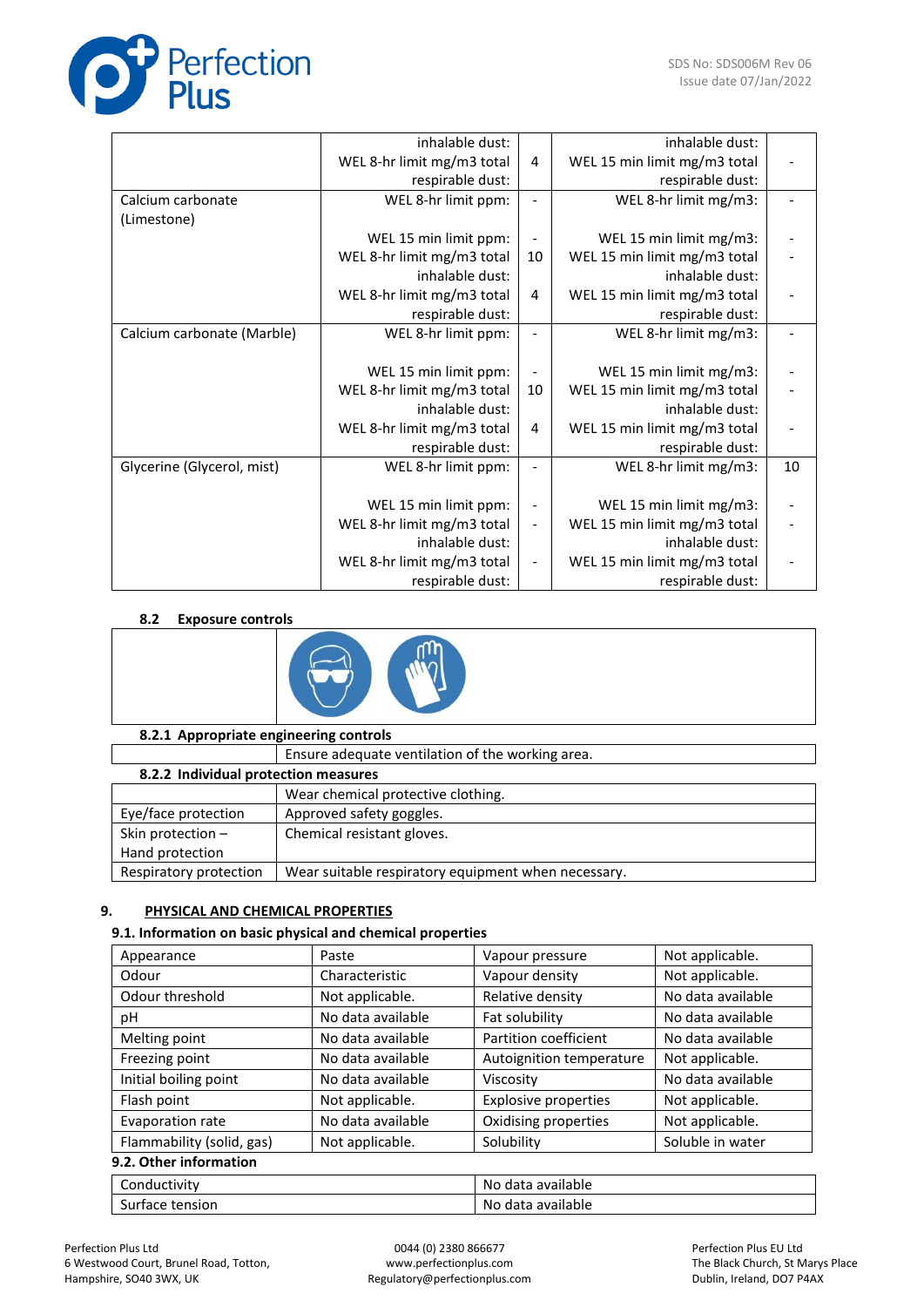

| Gas group                        | Not applicable.   |
|----------------------------------|-------------------|
| Benzene content                  | No data available |
| Lead content                     | No data available |
| VOC (Volatile organic compounds) | No data available |

# **10. STABILITY AND REACTIVITY**

### **10.1 Reactivity**

|      |                                       | No data available.                      |  |
|------|---------------------------------------|-----------------------------------------|--|
|      | 10.2 Chemical stability               |                                         |  |
|      |                                       | Stable under normal conditions.         |  |
|      |                                       | 10.3 Possibility of hazardous reactions |  |
|      |                                       | No data is available on this product.   |  |
|      | 10.4 Conditions to avoid              |                                         |  |
|      |                                       | Heat. Moisture.                         |  |
| 10.5 | Incompatible materials                |                                         |  |
|      |                                       | No data available.                      |  |
|      | 10.6 Hazardous decomposition products |                                         |  |
|      |                                       | No data available.                      |  |
|      |                                       |                                         |  |

# **11. TOXICOLOGICAL INFORMATION**

# **11.1 Information on toxicological effects**

| Acute toxicity            | No data available.                        |
|---------------------------|-------------------------------------------|
| Skin corrosion/irritation | May cause irritation to skin.             |
| Serious eve               | May cause irritation to eyes.             |
| damage/irritation         |                                           |
| Respiratory of skin       | May cause irritation to mucous membranes. |
| sensitisation             |                                           |
| Germ cell mutagenicity    | No mutagenic effects reported.            |
| Carcinogenicity           | No carcinogenic effects reported.         |
| Reproductive toxicity     | No teratogenic effects reported.          |
| STOT-single exposure      | No data available.                        |
| STOT-repeated exposure    | No data available.                        |
| Aspiration hazard         | May cause irritation to mucous membranes. |
| Repeated or prolonged     | No data available.                        |
| exposure                  |                                           |

# **11.1.4 Toxicological Information**

| Calcium carbonate | Oral Rat LD50: 5000 mg/kg         |
|-------------------|-----------------------------------|
| Glycerine         | <b>Oral Rat LD50: 12600 mg/kg</b> |

# **12. ECOLOGICAL INFORMATION**

# **12.1 Toxicity**

| Calcium carbonate                  |  | Daphnia EC50/48h: 1.0000 mg/l         | Algae IC50/72h: 72.0000 mg/l   |
|------------------------------------|--|---------------------------------------|--------------------------------|
|                                    |  | Fish LC50/96h: 10.0000 mg/l           |                                |
| Glycerine                          |  | Daphnia EC50/48h: 10000.0000 mg/l     | Algae IC50/72h: 2900.0000 mg/l |
|                                    |  | Fish LC50/96h: 5000.0000 mg/l         |                                |
| 12.2 Persistence and degradability |  |                                       |                                |
|                                    |  | No data is available on this product. |                                |

# **12.3 Bio accumulative potential**

No data is available on this product.

### **Partition coefficient**

**Prophy Paste Mint** No data available

#### **12.4 Mobility in soil**

No data is available on this product.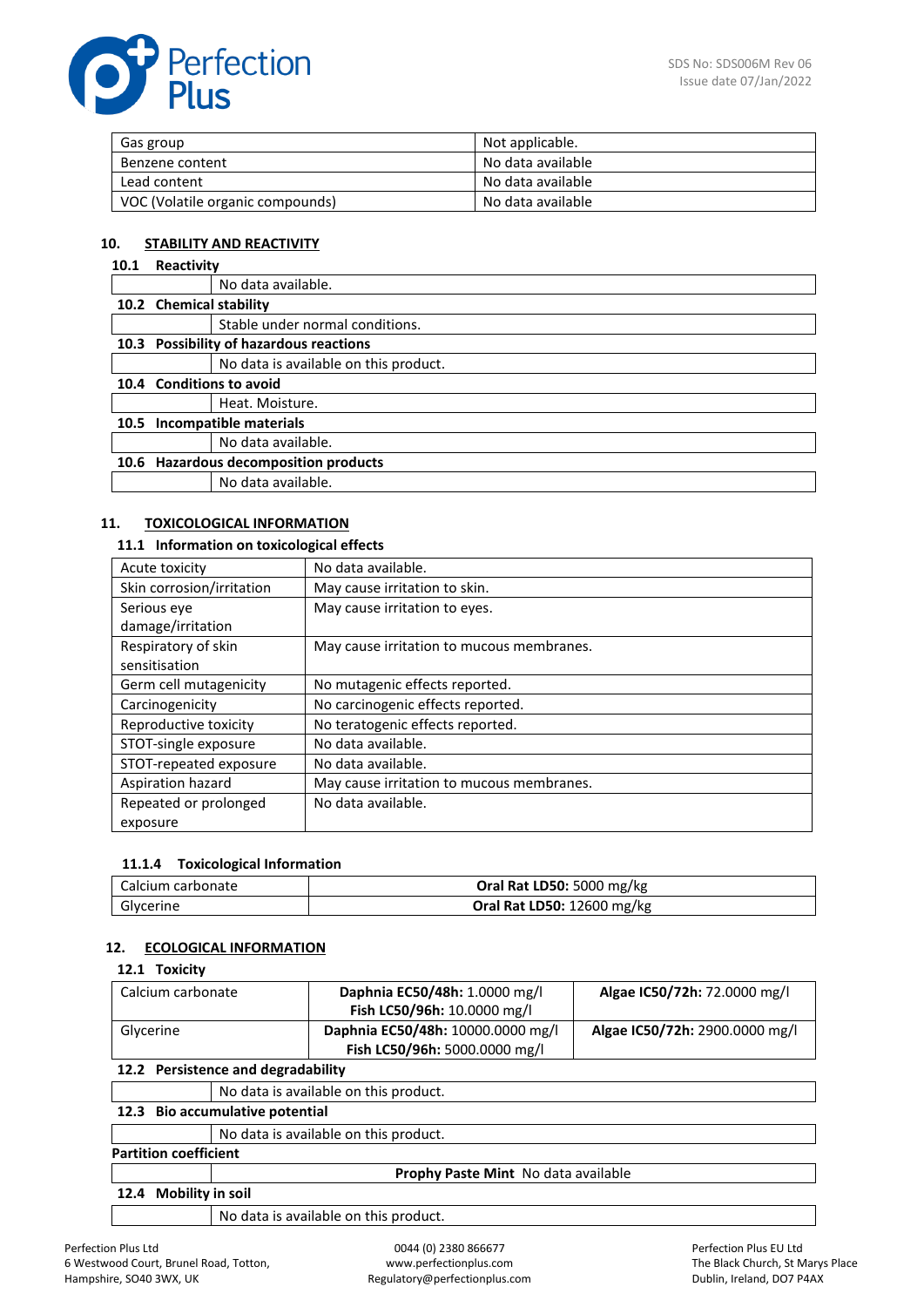

#### **12.5 Results of PBT and vPvB assessment**

| No data is available on this product. |                                       |  |
|---------------------------------------|---------------------------------------|--|
| 12.6 Other adverse effects            |                                       |  |
|                                       | No data is available on this product. |  |

### **13. DISPOSAL CONSIDERATIONS**

### **13.1 Waste treatment methods**

|                            | Dispose of in compliance with all local and national regulations.                                                                                                                                                                                                                                                      |  |
|----------------------------|------------------------------------------------------------------------------------------------------------------------------------------------------------------------------------------------------------------------------------------------------------------------------------------------------------------------|--|
| <b>General information</b> |                                                                                                                                                                                                                                                                                                                        |  |
|                            | 18 WASTES FROM HUMAN OR ANIMAL HEALTH CARE AND/OR RELATED RESEARCH (except<br>kitchen and restaurant wastes not arising from immediate health care). 18 01 wastes from<br>natal care, diagnosis, treatment or prevention of disease in humans. 18 01 06 chemicals<br>consisting of or containing dangerous substances. |  |
| <b>Disposal Methods</b>    |                                                                                                                                                                                                                                                                                                                        |  |
|                            | Do not empty into drains. For disposal within the EC, the appropriate code according to the<br>European Waste Catalogue (EWC) should be used.                                                                                                                                                                          |  |
| Disposal of packaging      |                                                                                                                                                                                                                                                                                                                        |  |
|                            | Do NOT reuse empty canisters. Empty containers can be sent for disposal or recycling.                                                                                                                                                                                                                                  |  |

### **14. TRANSPORT INFORMATION**

### **14.1 UN number**

|      |                                   | The product Is not classified as dangerous for carriage.                 |  |
|------|-----------------------------------|--------------------------------------------------------------------------|--|
| 14.2 | UN proper shipping name           |                                                                          |  |
|      |                                   | The product Is not classified as dangerous for carriage.                 |  |
|      |                                   | 14.3 Transport hazard class(es)                                          |  |
|      |                                   | The product Is not classified as dangerous for carriage.                 |  |
| 14.4 | <b>Packing group</b>              |                                                                          |  |
|      |                                   | The product Is not classified as dangerous for carriage.                 |  |
|      |                                   | 14.5 Environmental hazards                                               |  |
|      |                                   | The product Is not classified as dangerous for carriage.                 |  |
|      | 14.6 Special precautions for user |                                                                          |  |
|      |                                   | The product Is not classified as dangerous for carriage.                 |  |
| 14.7 |                                   | Transport in bulk according to Annex II of MARPOL 73/78 and the IBC Code |  |
|      |                                   | The product Is not classified as dangerous for carriage.                 |  |

# **15. REGULATORY INFORMATION**

### **15.1 Safety, health and environmental regulations/legislation specific for the substance or mixture**

| Regulations | COMMISION REGULATION (EU) No 453/2010 of 20 May 2010 amending Regulation (EC) No         |  |
|-------------|------------------------------------------------------------------------------------------|--|
|             | 1907/2006 of the European Parliament and of the Council on the Registration, Evaluation, |  |
|             | Authorisation and Restriction of Chemicals (REACH), establishing a European Chemicals    |  |
|             | Agency, amending Directive 1999/45/EC and repealing Council Regulation (EEC) No 793/93   |  |
|             | and Commission Regulation (EC) No 1488/94 as well as Council Directive 76/769/EEC and    |  |
|             | Commission Directives 91/155/EEC, 93/67/EEC, 93/105/EC and 2000/21/EC. REGULATION        |  |
|             | (EC) No 1907/2006 OF THE EUROPEAN PARLIAMENT AND OF THE COUNCIL of 18 December           |  |
|             | 2006 concerning the Registration, Evaluation, Authorisation and Restriction of Chemicals |  |
|             | (REACH), establishing a European Chemicals Agency, amending Directive 1999/45/EC and     |  |
|             | repealing Council Regulation (EEC) No 793/93 and Commission Regulation (EC) No 1488/94   |  |
|             | as well as Council Directive 76/769/EEC and Commission Directives 91/155/EEC,            |  |
|             | 93/67/EEC, 93/105/EC and 2000/21/EC.                                                     |  |
|             | 15.2 Chemical Safety Assessment                                                          |  |

No data available.

### **16. OTHER INFORMATION**